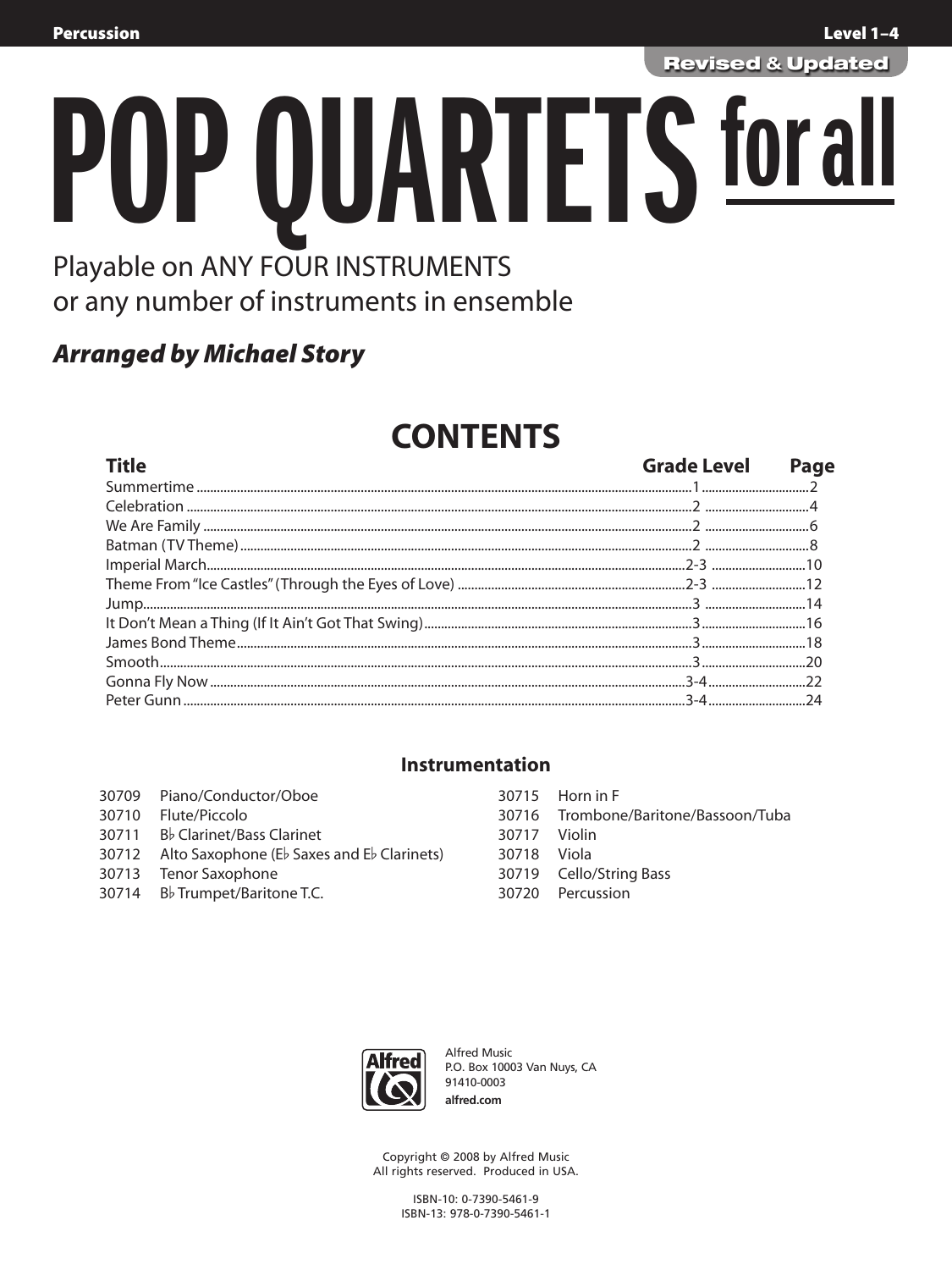## **IMPERIAL MARCH**

### **(Darth Vader's Theme)**

**By JOHN WILLIAMS**  *Arranged by MICHAEL STORY*





© 1980 BANTHA MUSIC<br>All Rights Administered by WARNER-TAMERLANE PUBLISHING CORP.<br>This Arrangement © 2008 BANTHA MUSIC<br>All Rights Reserved including Public Performance